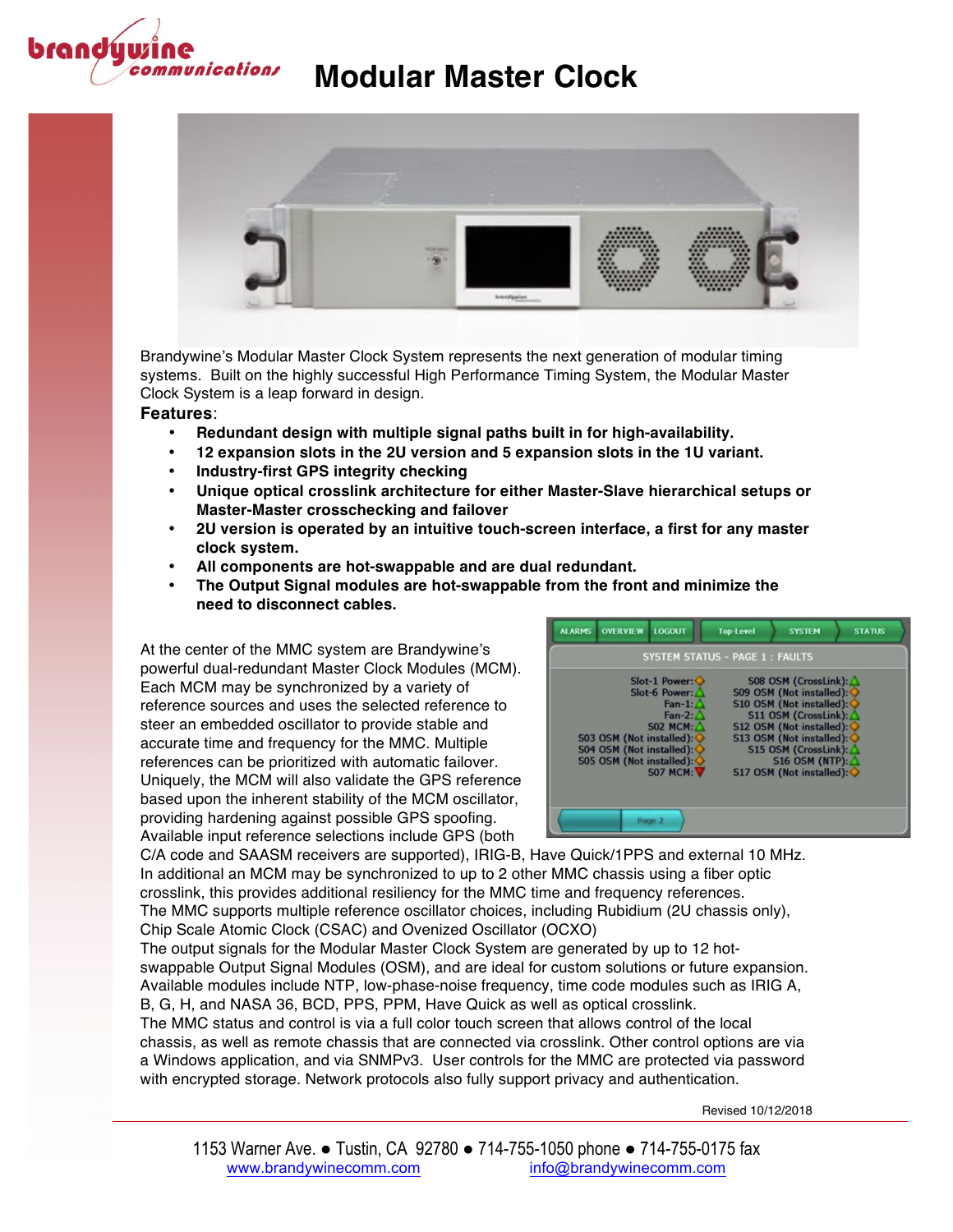



Typical 2U Chassis Rear View

# **System Specifications**

#### *Signal Reference Inputs*

#### *C/A code GPS Receiver (optional)*

Connector Type<br>TTFF

Receiver Type GPS L1 C/A, SBAS L1 C/A GPS Reception 14 channels (GPS, SBAS)<br>Sensitivity Tracking: -159 dBm Tracking: -159 dBm Acquisition: -147 dBm Accuracy 15ns (1σ) (@ -130 dBm)<br>Connector Type BNC Hot Start:  $<$ 5 sec (@ -130 dBm) Warm Start: 70 sec (@ -130 dBm) Cold Start: 70 sec (@ -130 dBm

*SAASM GPS Receiver (optional)*

Receiver Type GB-GRAM Type II<br>Keyfill cable DAGR compatible DAGR compatible DB15

#### *External 1PPS Input*

Signal Format Per ICD-GPS-060B Rate 1 pulse per second Impedance 50 ohm

#### *External GPS Have Quick T/C Input*

Impedance 1k ohm<br>Connector Type 16915M Connector Type

### Signal Format Per ICD-GPS-060A, STANAG 4246 HQ2A Rate 1 frame per second<br>Impedance 1k ohm

### *External IRIG B Input*

Control Functions Per IEEE1344<br>Modulation ratio **Property** 2.5:1 to 3.3:1 Modulation ratio<br>Amplitude Impedance Connector Type DB15M

Signal Format IRIG B Per IRIG 200-04 1 Vp-p to  $5Vp-p$ <br>>600 ohm

#### *External 10MHz Reference Input*

Frequency 10MHz +/- 5E-11<br>Amplitude 8-15dBm Amplitude 8-15dBr<br>
Impedance 50 ohm Impedance 50 of<br>Connector Type 50 O Connector Type

#### *Environmental*

#### *Power*

2 power supply slots are available on both 1U and 2U chassis. 2U chassis can be either AC input, DC input or a combination. 1U is single or dual AC supply only. AC Supply

Voltage 90-265 VAC 50/60 Hz.

100W Maximum Connector IEC 320 C14 (standard) MS3102A-10SL-3P (optional MS shown )

18-36VDC Connector Barrier Terminal Block

 $17.00$ " Chassis Width –

1.72 1U chassis

#### *Physical*

DC Supply<br>Voltage

Length (depth) 20.00"<br>Width 17.00" 19.00" (Front Panel Width) Height 3.47" 2U chassis Weight 25 lbs nominal (slides

*Temperature*

not included)

Air Temperature -15 to 55degC<br>Altitude Conditions -1500 ft to +11  $-1500$  ft to  $+11,000$  ft Airflow 30 cfm front to side/rear. Side airflow is not obstructed by rack slides

#### *Shock and Vibration*

Operating Shock MIL-STD 810F 20g/11ms Bench Handling Shock MIL-STD 810F Vibration MIL-STD-167-1 Structure-borne Noise MIL-STD-740-2

#### *EMC*

FCC Part 15, Class A IEC CISPR 22 **CE**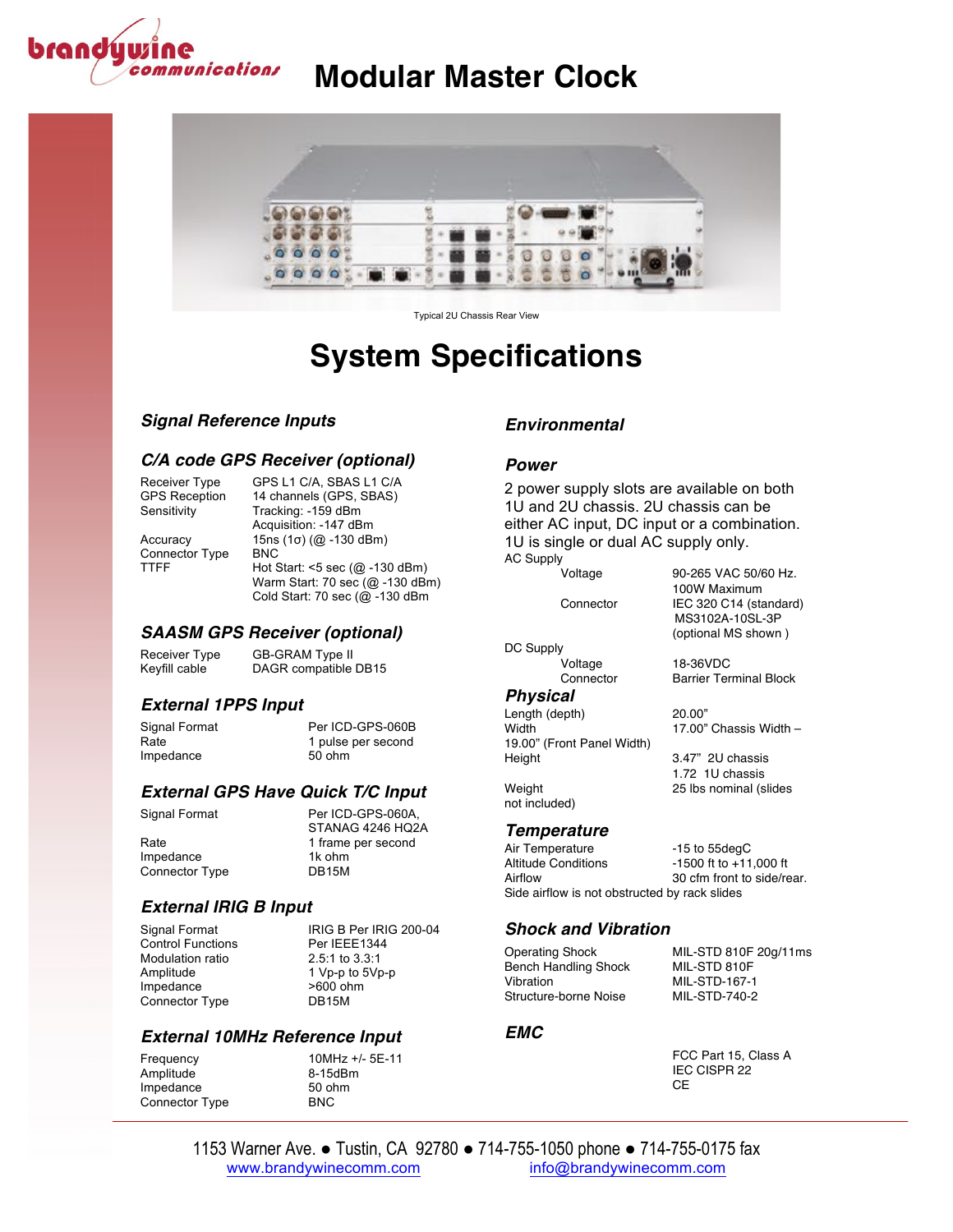

## **Master Clock Module (MCM)**



The Master Clock Module is the oscillator at the heart of the MMC. The MMC may use either one (standard) or two (optional) hot-swappable Master Clock Modules for redundancy and highavailability operation. The MCM may configured with one of three types of oscillator, depending upon price/performance desired. The MCM is accessed either via the front touch screen display, an external Ethernet port, or a front panel maintenance Ethernet port. All aspects of the MMC operation are available through the front panel display. For MMC configurations where multiple chassis are connected via an optical fiber link, the status and configuration of a remote chassis can be accessed across this link.

MCM's installed in a 2U chassis provide a number of signal outputs without the need to install any Output Signal Modules.

Each MCM includes provision for Information Assurance. The front panel display is password protected, and the password is stored in encrypted form. Password requirements and updates are implemented by means of warning screens. All Network connections use both authentication and privacy corresponding to the protocol in use. Only required ports and protocols are enabled.

| <b>Oscillator Options</b> |  |
|---------------------------|--|
|---------------------------|--|

| <b>Oscillator Options</b>    |                     |                       |                 |                    |  |
|------------------------------|---------------------|-----------------------|-----------------|--------------------|--|
|                              |                     | Rubidium <sup>1</sup> | CSAC            | OCXO               |  |
| Time                         | Locked              | $5ns2\sigma$          | $5ns2\sigma$    | $<$ 10ns $2\sigma$ |  |
| Accuracy                     | Holdover<br>10 days | $<$ 10 $\mu$ s        | $<$ 100 $\mu$ s | $500\mu s$         |  |
| Frequency                    | Locked              | $<$ 1E-12             | $<$ 2E-12       | $<$ 5E-11          |  |
| Accuracy                     | Holdover            | $<$ 2E-11/mo          | $3E-13/mol$     | $<$ 3E-8/yr        |  |
| Temperature -0 to 50°C       |                     | $7E-10$               | $5E-10$         | $< 2E-9$           |  |
| Reference Error              |                     | $2E-10$               | $5E-10$         | $<$ 1 $E$ -8       |  |
| <b>Detection Sensitivity</b> |                     |                       |                 |                    |  |

#### *MCM Inputs*

Available Reference selection GPS (optional) IRIG B IRIG B + 1PPS Have Quick +1PPS 1PPS 10MHz Crosslink A Crosslink B

 

#### *MCM Outputs***<sup>1</sup>**

| Time and Frequency Outputs                |                                        |  |
|-------------------------------------------|----------------------------------------|--|
| 1PPS (2ea)                                |                                        |  |
| IRIG B + IEEE1344 CF                      |                                        |  |
| Have Quick                                |                                        |  |
| 50 bit BCD                                |                                        |  |
| 5 MH $z^2$                                |                                        |  |
| $10$ MH $z2$                              |                                        |  |
| Propagation delay compensation            |                                        |  |
| Input                                     | $±1$ ns -100ms in 1ns steps all inputs |  |
|                                           | Outputs $\pm 0 - 1$ ms in 5 ns steps   |  |
| <b>Status and Control</b>                 |                                        |  |
| 100BaseT Ethernet                         |                                        |  |
| SNMP v3                                   | RFC 3411, 3418                         |  |
| NTP <sub>v4</sub>                         | <b>RFC 5905</b>                        |  |
| IP v4, IP v6                              |                                        |  |
| Touch panel display                       |                                        |  |
| 4.1 inch WVGA (800 X 480) LED 350 NIT     |                                        |  |
| Digital Landscape TFT LCD w/ Touch Screen |                                        |  |
| Alarm Relay                               |                                        |  |
| Dry Contact Closure 100mA                 |                                        |  |
| Audible Buzzer Alarm                      |                                        |  |
|                                           |                                        |  |

 $1$  2U chassis only

 $2$  Not available if GPS option is fitted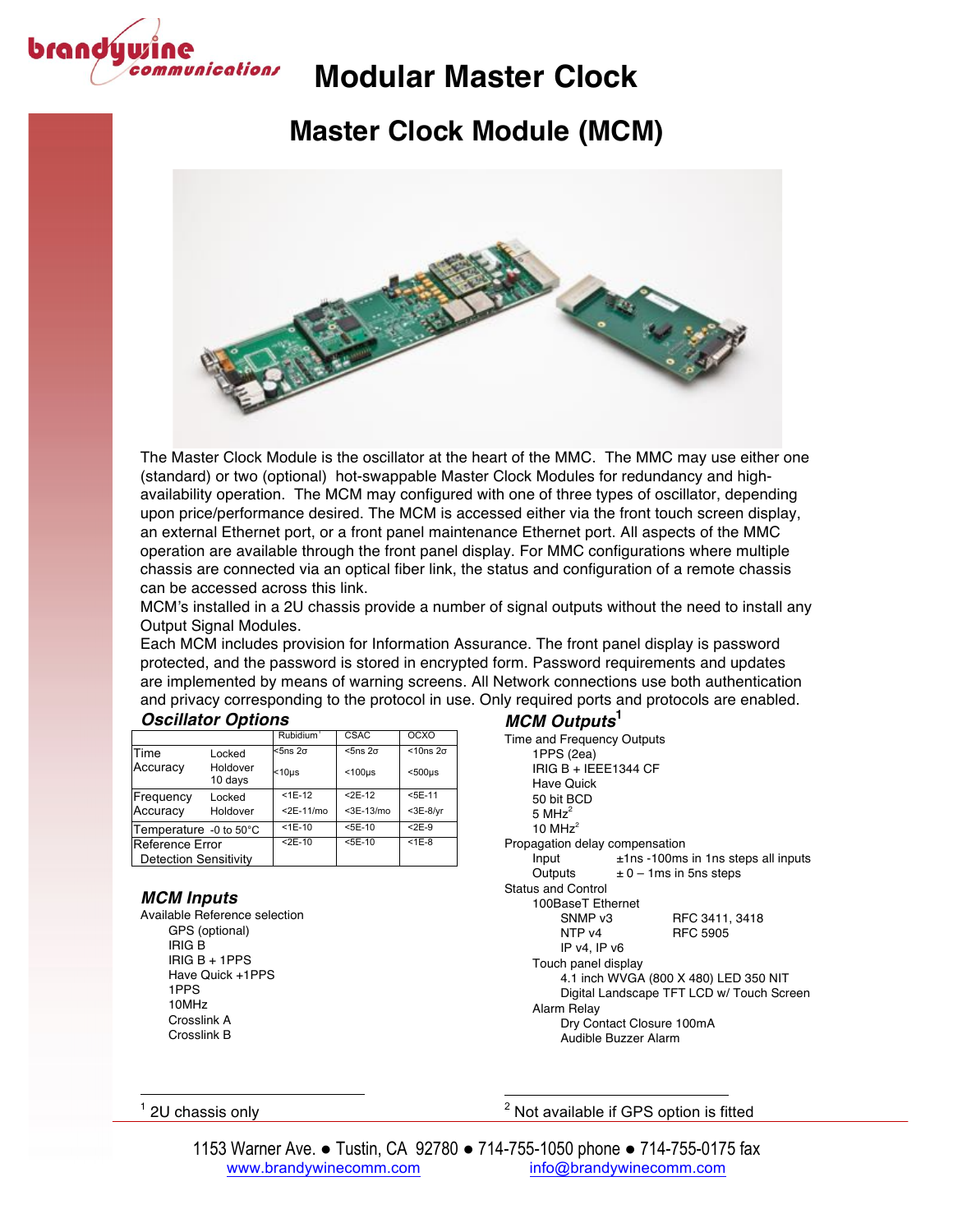

### **Universal Output Signal Module**

The Universal OSM provides the ultimate in flexibility. The Universal OSM has 4 outputs, each of which is user-programmable to a wide variety of time code or pulse outputs. This flexibility ensures that an MMC can be reconfigured as requirements change, and fewer modules are needed in comparison to designs where modules are single function. Time code outputs can be configured independently for local time. Passive rear transition modules are available for single ended BNC, or differential connectors. Each output is individually adjustable for propagation delay, ensuring that for high accuracy synchronization different cable lengths can be accommodated.

Available output formats:

- 1 PPS and 1PPM
- HaveQuick
- IRIG A, B, E, G, H
- XR3
- 2137



### **Specifications**:

#### *Pulse-per-second/minute*

Connector Type 3 Pin

| Signal Format                        | Per ICD-GPS-060B               |
|--------------------------------------|--------------------------------|
| 1PPS Rate                            | 1 pulse per second             |
| 1PPM Rate                            | 1 pulse per minute             |
| Rising Edge                          | On Time                        |
| <b>Rise Time</b>                     | $<$ 20ns                       |
| <b>Fall time</b>                     | $<$ 100 $ns$                   |
| Pulse Width                          | 20 $\mu$ s ±5% default.        |
| Amplitude                            | 10V $\pm$ 10% into 50 $\Omega$ |
| Output condition                     | when TFOM<7 only               |
| <b>Have Quick Time of Day Output</b> |                                |
| Signal Format                        | Per ICD-GPS-060A               |
| <b>Rising Edge</b>                   | On Time                        |
| Rise Time                            | $<$ 100 $ns$                   |
| <b>Fall time</b>                     | $<$ 100 $ns$                   |
| 1PPS coherence                       | < 100ns of rising edge         |
| Amplitude                            | $5V + 5%$                      |
| Output condition                     | when TFOM<7 only               |
| <b>BCD Time Code Output</b>          |                                |
| Signal Format                        | Per ICD-GPS-060A               |
| Rate                                 | 50 bits/sec                    |
| 1PPS coherence                       | < 100ns of rising edge         |
| Mark (logical 1)                     | $+2.5V + 1V$                   |
| Space (logical 0)                    | $-2.5V + 1V$                   |
| Output condition                     | when TFOM<7 only               |

#### *IRIG B Time code Output*

| Signal Format                       | B002, B122, B124  |  |
|-------------------------------------|-------------------|--|
| (consult factory for other formats) |                   |  |
| <b>Control Functions</b>            | B124 per IEEE1344 |  |
| Rate                                | 1kHz modulated    |  |
| Modulation ratio                    | $10:3 + 10%$      |  |
| Amplitude                           | $5V_{p-p}$ ±20%   |  |
| Output condition                    | when TFOM<7 only  |  |
| 2137 Time code Output               |                   |  |
| Signal Format                       | 2137              |  |
| Carrier                             | 1kHz modulated    |  |
| Modulation ratio                    | $10:3 + 10%$      |  |
| Amplitude                           | $5V_{p-p}$ ±20%   |  |
| Output condition                    | when TFOM<7 only  |  |
| <b>XR3 Time code Output</b>         |                   |  |
| Signal Format                       | XR3               |  |

Rising Edge On Time Rise Time <100ns Amplitude 5V ±5%

1PPS coherence < 100ns of rising edge Output condition when TFOM<7 only